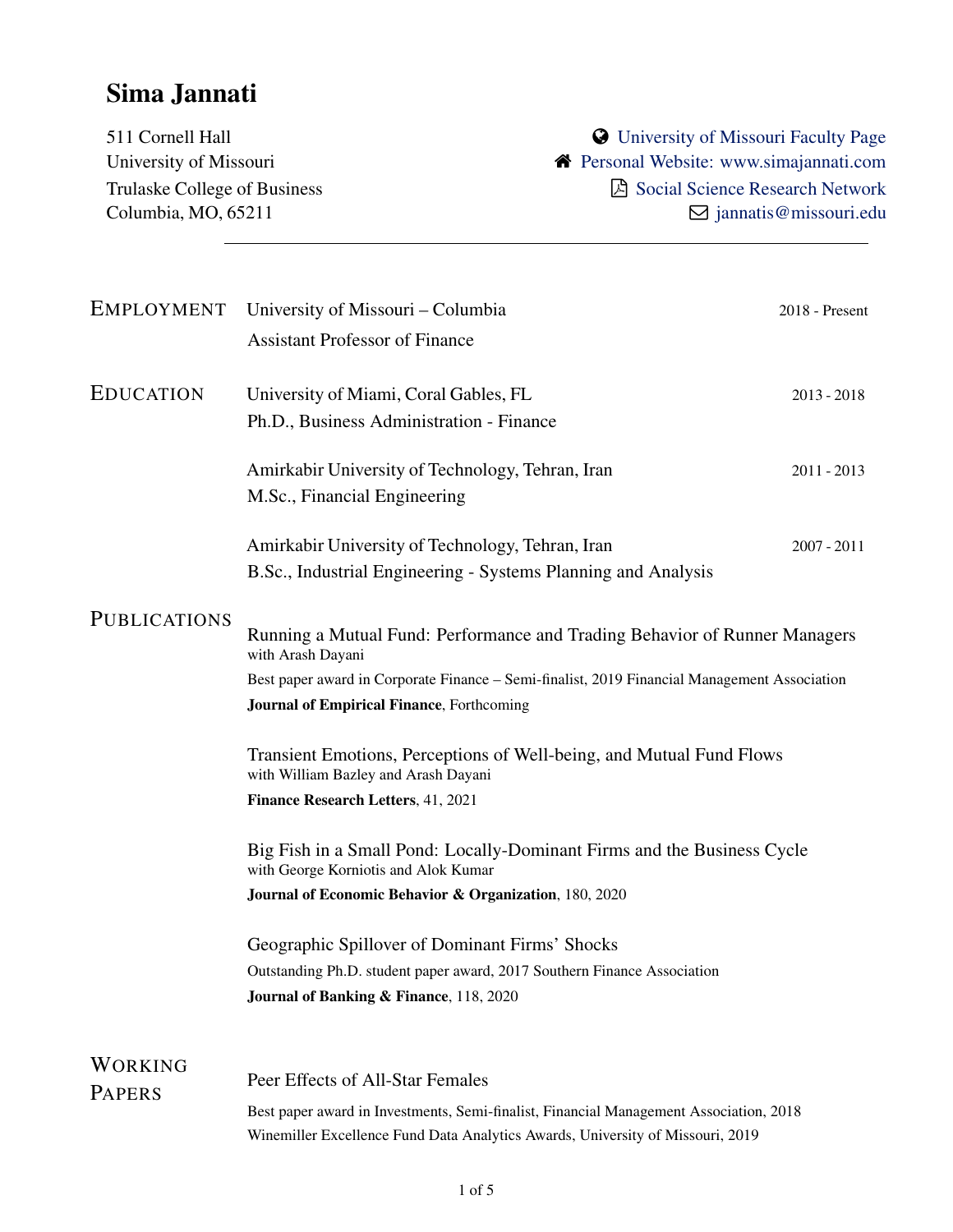|                                | A Ruffled Mind Makes a Restless Forecast: The Effect of Rest on Analyst Forecast<br>Accuracy<br>with Sarah Khalaf                          |                |
|--------------------------------|--------------------------------------------------------------------------------------------------------------------------------------------|----------------|
|                                | The Up Side of Being Down: Depression and Analyst Forecast Accuracy<br>with Sarah Khalaf and Du Nguyen                                     |                |
|                                | Grit, Preferences, and Investor Behavior<br>with William Bazley and George Korniotis                                                       |                |
|                                | The Influence of Emotion on Households' Borrowing<br>with William Bazley                                                                   |                |
|                                | In-Group Bias in Financial Markets<br>with Alok Kumar, Alexandra Niessen-Ruenzi, and Justin Wolfers                                        |                |
|                                | Running Small Businesses: Measuring the Impact of Household- and State-Level<br>Conscientiousness on Entrepreneurship<br>with Sarah Khalaf |                |
|                                | Analyst and Auditor Co-Location and Earnings Forecasts<br>with Nargess Golshan                                                             |                |
|                                |                                                                                                                                            |                |
| <b>TEACHING</b>                | University of Missouri                                                                                                                     | 2018 - Present |
| <b>EXPERIENCE</b>              | FINANC 4020 – Investments (undergraduate)                                                                                                  |                |
|                                | Most recent teaching evaluation: 4.6 (out of 5)                                                                                            |                |
|                                | University of Miami                                                                                                                        | 2017           |
|                                | FINANC 3000 – Fundamentals of Finance (undergraduate)                                                                                      |                |
| PROFESSIONAL<br><b>SERVICE</b> | <b>Journal Referee</b>                                                                                                                     |                |
|                                | Review of Financial Studies                                                                                                                |                |
|                                | <b>Management Science</b>                                                                                                                  |                |
|                                | Review of Finance                                                                                                                          |                |
|                                | Journal of Banking & Finance                                                                                                               |                |
|                                | Journal of Empirical Finance                                                                                                               |                |
|                                | <b>Review of Financial Economics</b>                                                                                                       |                |
|                                | Corporate Governance: An International Review                                                                                              |                |
|                                | Finance Research Letters (2 papers)                                                                                                        |                |
|                                | SN Business Economics (3 papers)                                                                                                           |                |
|                                | <b>Internal Service</b>                                                                                                                    |                |
|                                | Internationalization Committee, Trulaske College of Business                                                                               | 2018 - Present |

| Internationalization Committee, Trunaske Concee of Dusiness                | $2010 - 1103$ |
|----------------------------------------------------------------------------|---------------|
| Mizzou '39 Award Judge, University of Missouri                             | 2022          |
| Department of Finance Chair Hiring Committee, Trulaske College of Business | 2021          |
| Tenure Track Faculty Hiring Committee, Trulaske College of Business        | 2019 and 2020 |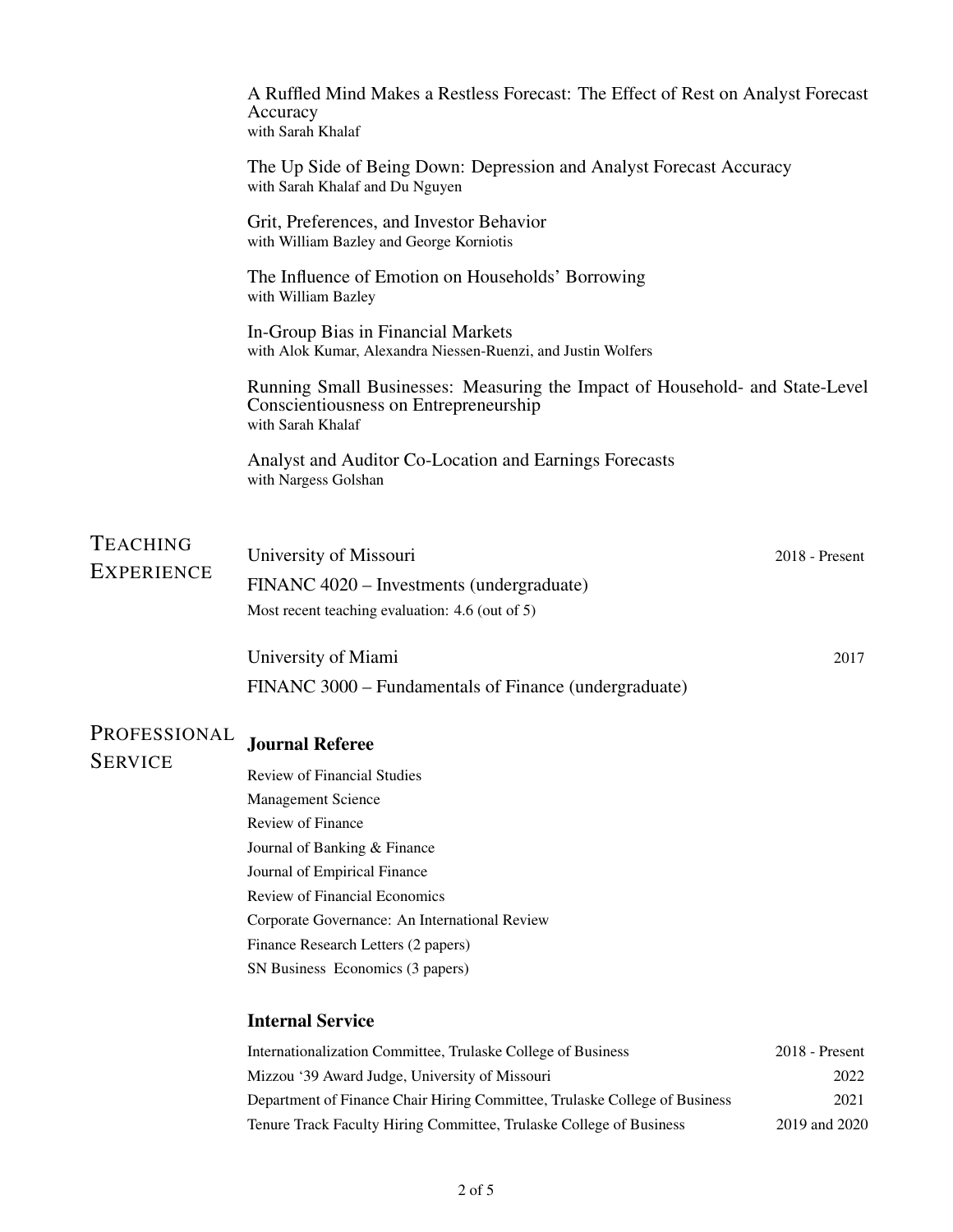## Program Committee Member

| Midwest Finance Association                                  | 2020          |
|--------------------------------------------------------------|---------------|
| Financial Management Association                             | 2019          |
| <b>Eastern Finance Association</b>                           | 2019          |
| Academic Female Finance Committee (Ph.D.s' Chairperson)      | 2017 and 2018 |
| Showcasing Women in Finance Conference (Assistant Organizer) | 2017 and 2018 |

# Doctoral Thesis Committee Member

Sarah Khalaf (First Placement: Kuwait University) Du Nguyen (Expected- 2024)

## PRESENTATIONS AND **DISCUSSIONS** 2021

Southwestern Finance Association (by co-author) University of Missouri - Department of Finance Seminar Series (2 papers) Kuwait University - Department of Finance Brown Bag (by co-author) World Finance Conference (presentation and discussion) Academy of Behavioral Finance & Economics (presentation and discussion) Financial Management Association (presentation at DESI session and discussion) Southern Finance Association (presentation and discussion) Miami Behavioral Conference New Zealand Finance Meeting (presentation and discussion)

### 2020

Financial Management Association (presentation and discussion) University of Missouri - Department of Finance Seminar Series (by co-author) Eastern Finance Association (canceled due to Covid-19)

## 2019

Financial Management Association American Economic Association University of Missouri - Department of Finance Seminar Series University of Oregon - Department of Finance Brown Bag (by co-author) Middle Tennessee State University - Department of Finance Brown Bag Academic Research Colloquium (presentation, poster session, and discussion) Eastern Finance Association (presentation and discussion)

### 2018

American Finance Association (Ph.D. poster session) Eastern Finance Association (presentation and discussion) Southwestern Finance Association (presentation and discussion) Financial Management Association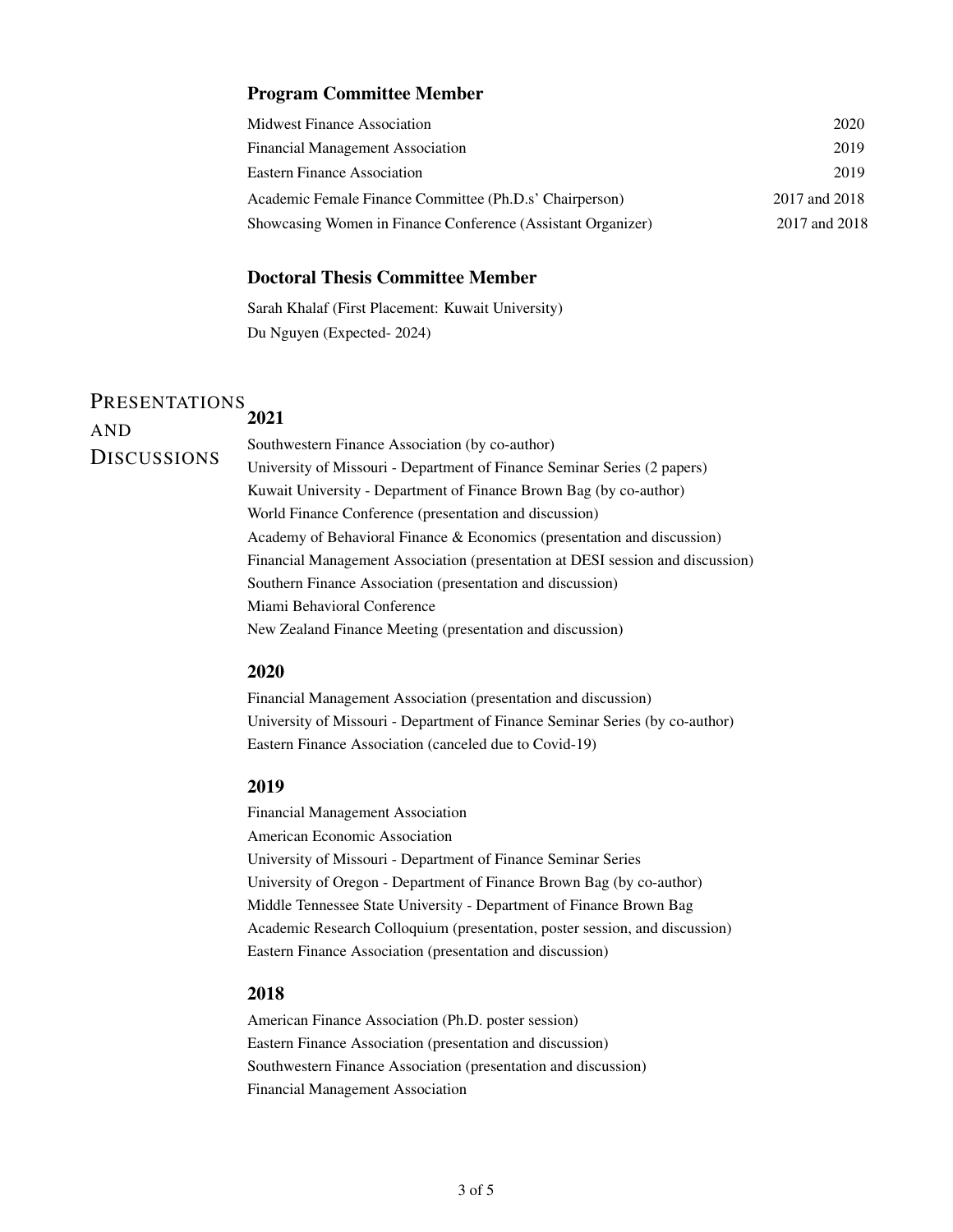# 2017

American Finance Association Bi-Annual Household and Behavioral Finance Symposium MFS Investment Management Midwest Finance Association (presentation and discussion) Financial Management Association Miami Behavioral Finance Conference Southern Finance Association (presentation and discussion) Georgia Tech University - Department of Finance University of Missouri at Columbia - Department of Finance Virginia Commonwealth University - Department of Finance California State University at Fullerton - Department of Finance Cornerstone Research

# 2016

University of Miami - Department of Finance Brown Bag (2 papers) Financial Management Association (discussion 3 papers)

| HONORS AND<br>AWARDS                     | Best paper award - Corporate Finance Semi-finalist, Financial Management Association | 2019 |  |
|------------------------------------------|--------------------------------------------------------------------------------------|------|--|
|                                          | Winemiller Excellence Awards, University of Missouri                                 | 2019 |  |
|                                          | Best paper award - Investments Semi-finalist, Financial Management Association       | 2018 |  |
|                                          | GAFAC award for graduate students, University of Miami                               | 2018 |  |
|                                          | Outstanding Ph.D. student paper award, Southern Finance Association                  | 2017 |  |
|                                          | School of Business Administration Fellowship, University of Miami                    | 2017 |  |
|                                          |                                                                                      |      |  |
| <b>COVERAGE</b><br>OF<br><b>RESEARCH</b> | Hedge Funds Want to Stay Popular, Bloomberg Opinion, April 2021                      |      |  |
|                                          | Stock Analysts' Biases Are Showing, a Study Finds, Wall Street Journal, April 2017   |      |  |
|                                          | How Biases Affect Stock Analyst Predictions, National Public Radio, February 2017    |      |  |
| PROFESSIONAL<br><b>EXPERIENCE</b>        | Mellat Insurance Company, Financial Analyst                                          | 2013 |  |
|                                          | Iran Industries Investment Company, Financial Analyst                                | 2012 |  |
| <b>SKILLS</b>                            |                                                                                      |      |  |
|                                          | <b>Finance Technical Software</b>                                                    |      |  |
|                                          | Python (web scraping), Stata, SAS, Psychophysics Toolbox (in MATLAB)                 |      |  |
|                                          | <b>Engineering Technical Software</b>                                                |      |  |
|                                          | MATLAB, Eviews, Comfar III Expert, MSP, Access                                       |      |  |
|                                          | Programming Languages: C                                                             |      |  |